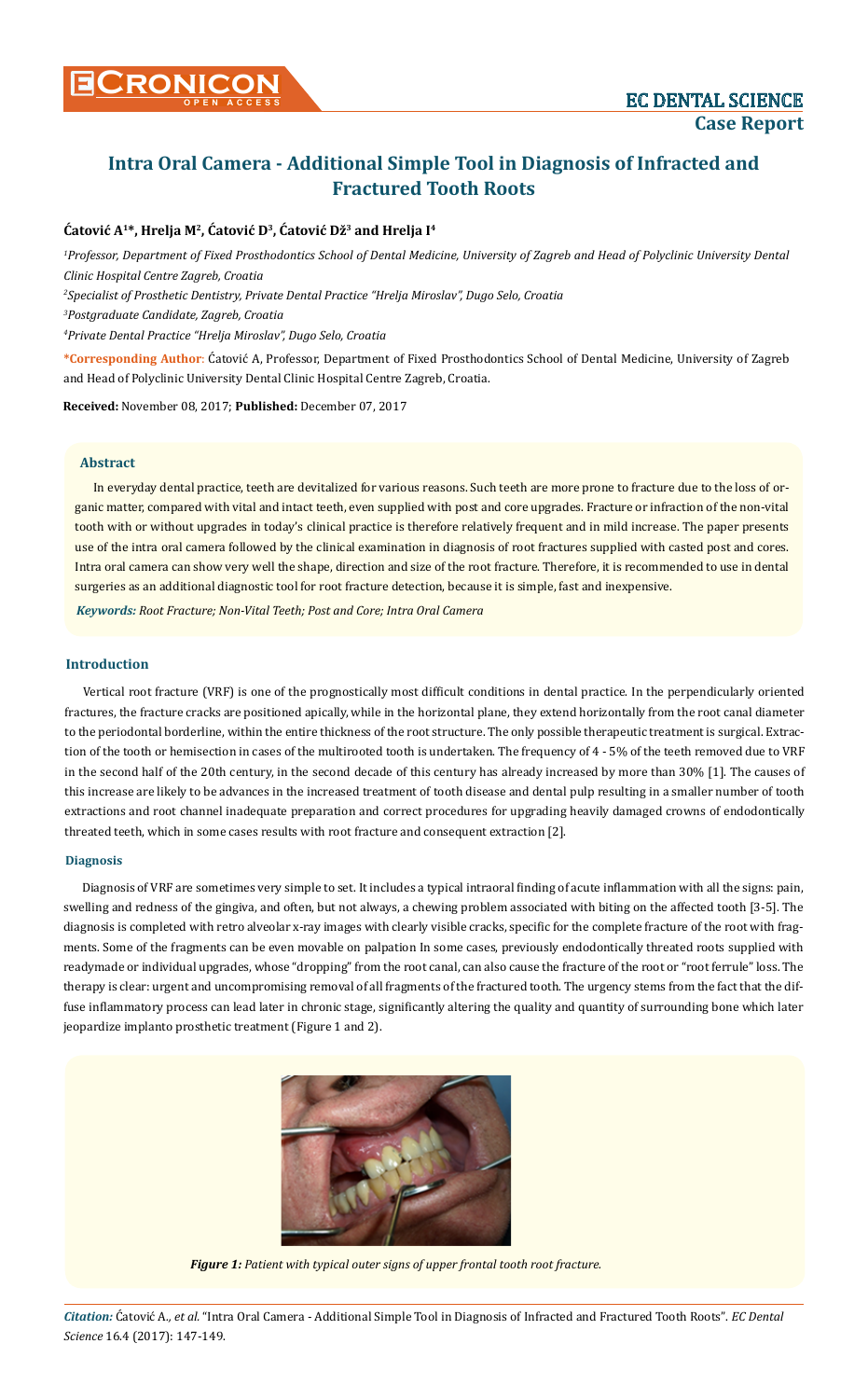148

*Citation:* Ćatović A*., et al.* "Intra Oral Camera - Additional Simple Tool in Diagnosis of Infracted and Fractured Tooth Roots". *EC Dental Science* 16.4 (2017): 147-149.

Diagnosis of fractures without shift of fragments, incomplete fractures and infractions is even more complicated. Sometimes established only after tooth extraction or after a series of unsuccessful revision endodontic treatment or apicoectomies. Endodontic treatment or repetition of treatment can result in greater loss of dentin tissue or its weakening by chemical agents (chelators, hypochlorite, etc.). In the case of incomplete fractures, the moment of segments often goes unnoticed, without pain or some other symptom. The development of a clinical image without clear signs lasts several days to several years, and the symptoms usually intensify after cementing fixed prosthetic appliance [6].

Photographic records of the internal part of dentine are also helpful. They helps to detect or exclude fracture lines (cracking of the hard dental tissues). The inner surfaces of the teeth, in the cervical part of the tooth, gives insight of the internal dentin root condition. The cervical part of the tooth is biomechanically the most heavily loaded part of the tooth, so the fracture lines are most noticeable here [9-11]. Broken lines of fracture cracks are clearly outlined, painted with a colors for caries detection or methylene blue on dentin and cement surfaces, taken with an intraoral camera. The intra oral cameras are able to increase 10 to 20 times observed part of the susceptible tooth surface.

The case of repeatedly falled out and re cemented readymade post and core from the root channel od the first upper incisor is demonstrated in figure 4 and 5. Without visible x-ray signs vestibular fistula persisted for three-year and root fracture was clarified with intra oral photograph after tooth extraction (Figure 4 and 5).





*Figure 2: X-ray of the same patient with confirmed vertical root fracture.*

Cone Beam Computer Tomography (CBCT) represents a newer way of x- ray diagnostic tools, but does not significantly raise the confidence to set the differential diagnosis between incomplete or complete VRF without shifting of the fragments and is not a part of common procedure during endodontic treatment in everyday dental practice. An intraoral microscope can also register crown and root cracks, and in the clinical everyday dental practice will not be a standard equipment for a sometime, because of high costs [7,8].

Intra oral camera (IO) is used to explore the visually accessible surface of each root of the damaged tooth needed for prosthetic reconstruction. Photo resolution of IO cameras plays important role in diagnostic use, increasing the ability to focus on the susceptible surface of the examined tooth (Figure 3).



*Figure 3: Multiple tooth cracks enlarged by intra oral camera (black arrows) and oral part of the root channel tinned and probably perforated (red arrow).*

*Figure 4: Extracted tooth with casted post and core and visible root fracture (black arrow).*